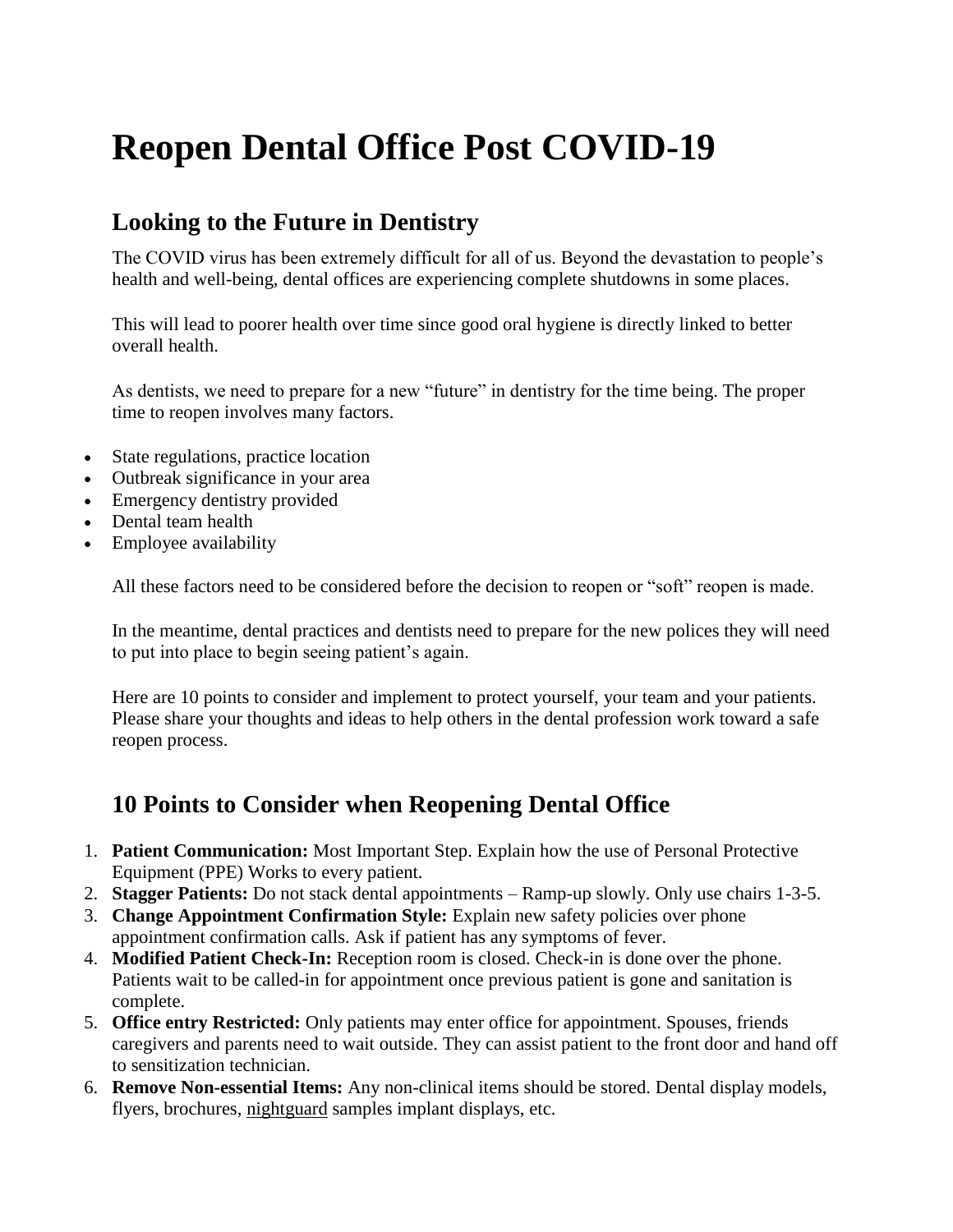- 7. **Dental Supply Deliveries:** All supply deliveries from package carriers or dental suppliers must be accepted outside and sanitized once in practice.
- 8. **Contain all Aerosol Spray:** Use rubber dam to contain spray. Dental Hygienists should have a dental assistant help them and use a high volume ejector (HVE) for hygiene procedures.
- 9. **Sanitization Technician / Environmental Dental Assistant:** A new dental position. A roaming dental assistant is most qualified for this new job. They are responsible for sanitizing all areas of concern.
- 10. **Take Patient Temperatures:** Most difficult for dentists. You are not diagnosing or recommending medical steps to the patient based on temperature. You are simply protecting yourself, your team and your patients.

## **COVID-19 Communication in Dental Practices**

This is a fluid and evolving situation. When these situations exist communication with your dental team and patients is the most important thing to constantly have.

Refining the process, you use to reopen will be different for offices 5 to 1000 miles away. The ten steps above are a guide or "rough draft" to reference for reopening a dental practice.

Once you determine the proper steps that fit your practice the next phase is to try a "soft opening".

# **"Soft-Opening" a Dental Practice**

We have to start somewhere. Dental practices are not going to be closed forever. Protecting your patients is the most important thing. Protecting them from COVID-19 is essential.

Maintaining their oral health is also important. Using the following dental protocols can help you "soft open" or test how the new procedures can work for your practice.

# **Urgent Patients Only**

Defined as patients who require, in the treating dentist opinion, urgent care.

A dental procedure that was recommended a month or two ago will become urgent.

- Only see 5 hygiene patients per day (1 Patient every 90 minutes). Have a dental assistant assigned to High Volume Suction for the hygienist to eliminate aerosol spray.
- For dental procedures add an additional 20-30 minutes per patient, per procedure to help mitigate any contamination and allow for the best patient/team management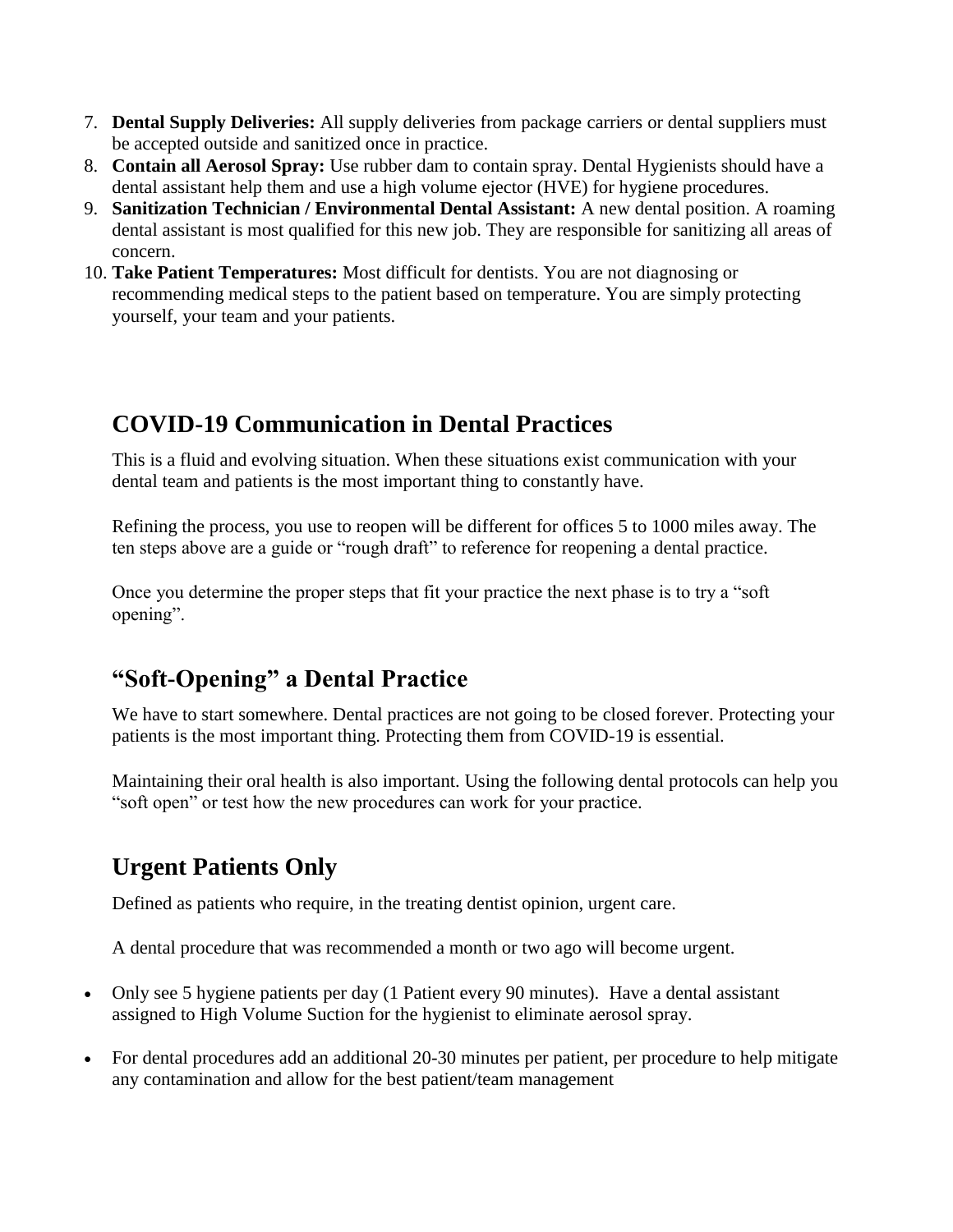# **Guidelines for Practice**

All employees will wear PPE.

This includes a mask, gown, gloves, face shield and shoe covering.

#### **Patient & Employee Protocols:**

All patients must be called prior to their office in order to inform them of the mandatory protocols

#### **Dental Team Protocols for Office Visits**

- Patients and/or their Parent/Guardian "Check-In" from their car upon arrival at the office
- The Patient and/or their Guardian/Parent will wait in the car until the office calls the patient into the office
- The patient (if a minor) will be escorted to the office door by the parent/guardian.
- Only the patient is allowed in the office
- The Parent/Guardian will "Hand-Off" their minor child to the dental auxiliary at the door
- Proper Patient protection will be at the door for the patient to put on before entering the office
- Protective gear, mask and gloves will be provided
- The temperature of every patient will be taken before they come into the office

Patient must be cleared by the Office Administrator to enter the Dental Office.

### **First Patient Interaction:**

 A "greeter" (sterilization tech) from the office will escort the patient directly to the treatment area/chair (after hand sanitizer)

#### **Patient Post Treatment:**

 Upon completion of the dental service, the patient's guardian/parent will be notified by phone to come to the front door.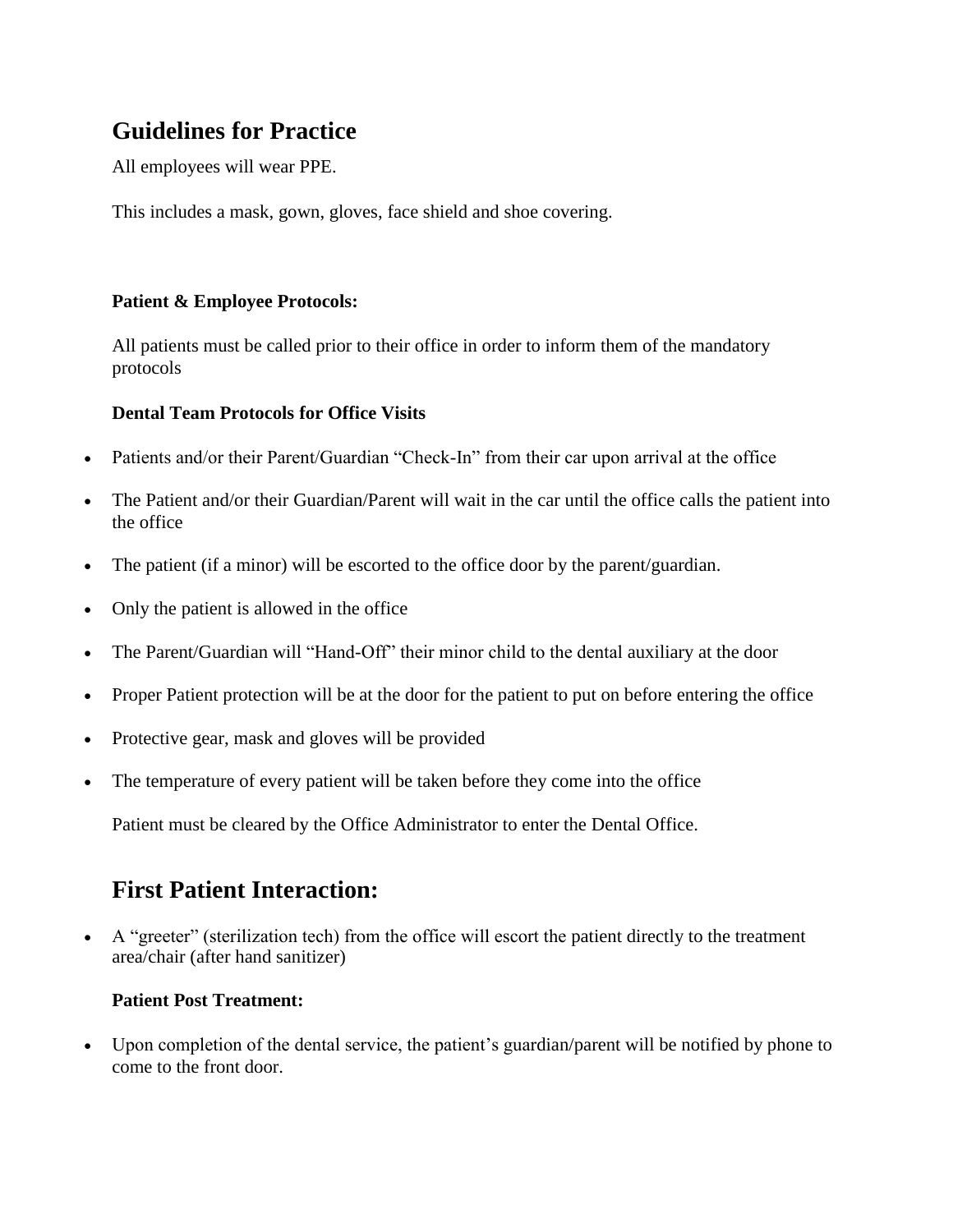- The Patient will use hand sanitizer when leaving the office (They use it twice; arrival and departure) if needed (they should be wearing gloves)
- The patient will be "Handed-off" to their parent/Guardian who is outside by the door and NOT in the office
- If a payment is required, the patient will be required to make the payment before leaving the office
- A follow up appointment will be given at the time of payment

#### **End of Day: Dental Team Procedures**

- Please remove disposable lab coat before you remove your gloves
- If desired, please bring a change of clothing to change into and properly store your garments in a plastic bag so you can wash when you return home
- After you dispose of you PPE please wash your hand with soap and water for at least 45 second

#### **Sterilization Tech:**

After each visit every place the patient goes will be wiped down with surface disinfectant.

If a follow up appointment was not made please make an appointment over the phone while the patient or guardian/parent is in their car.

# **Reason to Soft-Open**

Patients need care and the need for care will continue to increase as optional dental procedures become critical over time.

Dentists need to teach themselves and their team how to start treating patients in the new era of COVID-19.

There will no longer be a 100% safe certainty but every patient that enters your dental practice should be considered to be a COVID patient. This way your protocols and procedures protect everyone.

The same as the AIDS epidemic in the 1980s. When every patient that enters a dental office is treated like they have the virus team members follow procedures to protect themselves.